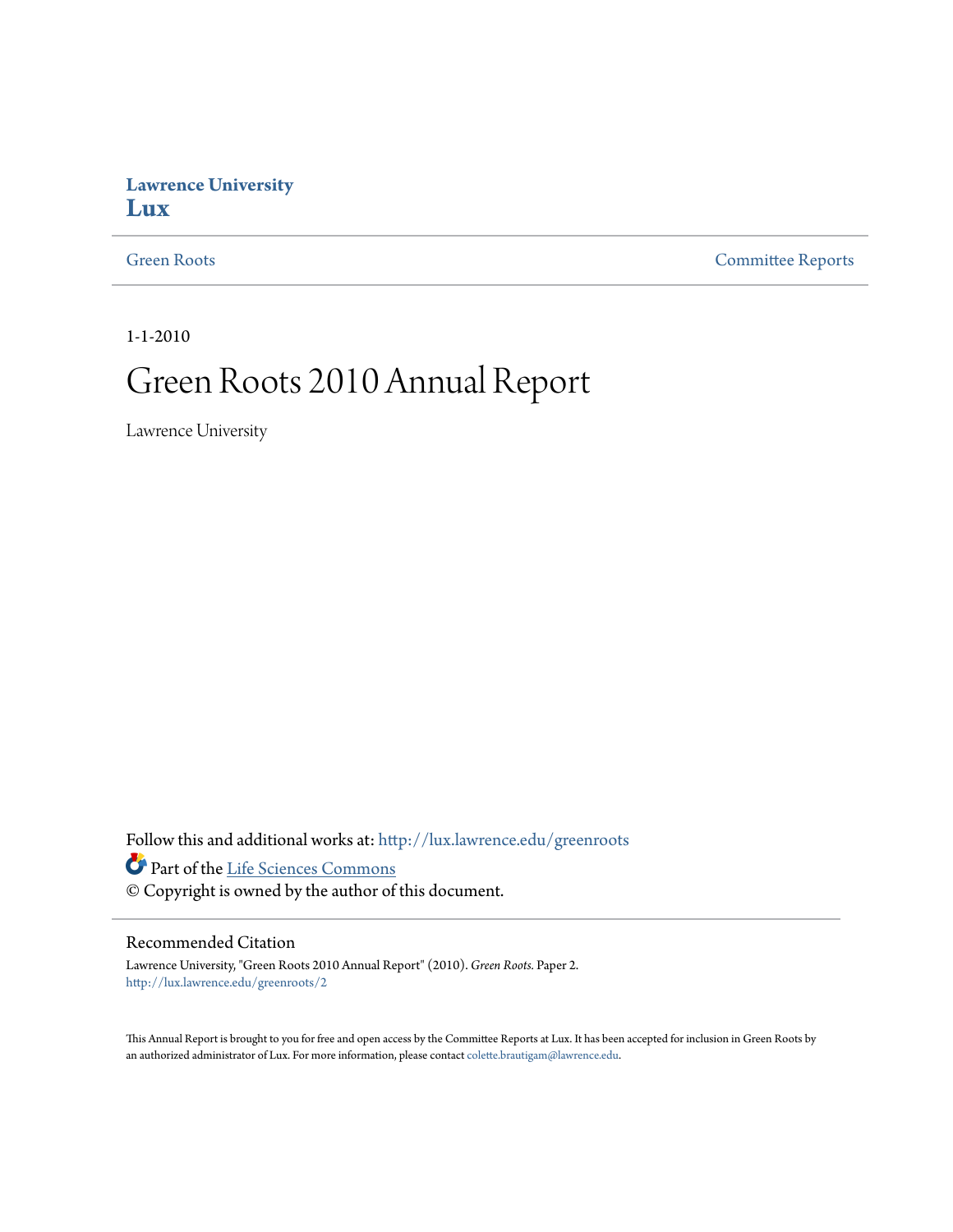

**2009-10 Report on Activities**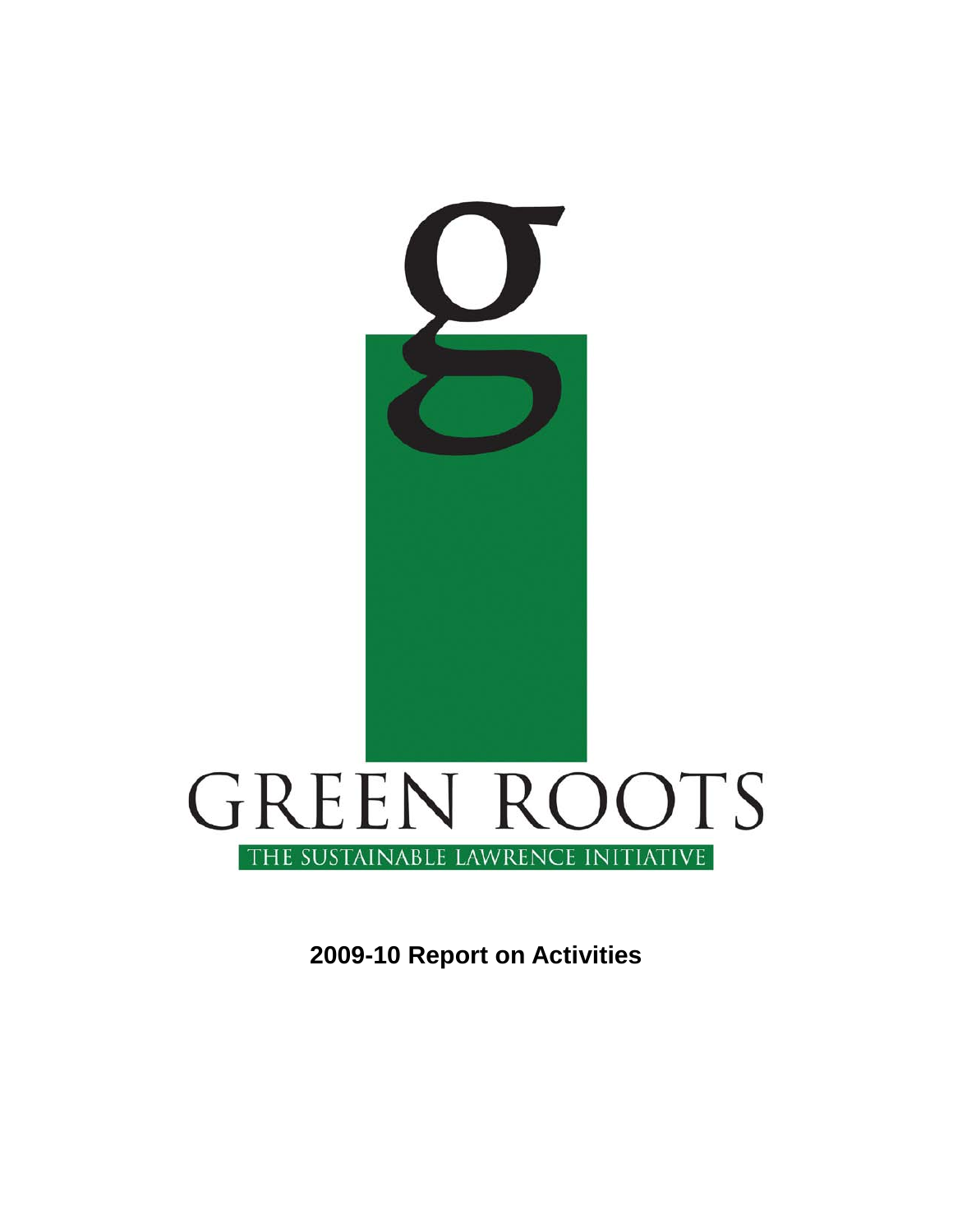# **Executive Summary:**

- Lawrence opens its first LEED Gold certified building the 107,000 sq. ft. Warch Campus Center
- River Walk and Gilboy Council Ring completed
- New College Avenue median improves campus aesthetics and pedestrian safety.
- Green Roots committee extended for three additional years as the University Committee on Environmental Sustainability.
- President's cabinet endorses a sustainable building policy.
- Community read of Farm City: The Education of an Urban Farmer, by Novella Carpenter, engages 16 faculty and 96 students in a discussion of local, sustainable agriculture.
- $9^{th}$  place finish (our of ~350 schools) in Recyclemainia
- 2.94 kW solar array installed on Youngchild Hall
- Small house energy challenge nets a 19% reduction in natural gas use for 5 small residences.
- Ralph Nader addresses Lawrence
- The Convocation, Povolny and Spoerl lecture Series all dedicated to sustainability themes (15 talks and presentations in all)
- $\bullet$   $\sim$ 9% of every food dollar spent locally, supporting local farmers and Wisconsin economy
- Nearly 30 tons of kitchen prep waste composted in garden this year.
- Energy audit for campus shows a reduction in total energy on campus used by 38% since 2002 and by approximately 10% this year.
- Green Roots invited 'speaker' at the Midstates Consortium sustainability meeting.
- Reduced use of  $8.5 \times 11$  paper by more than  $500,000$  sheets
- Campus wide use of recycled lavatory paper products.
- Sustainability a major theme of the first draft of the university strategic plan
- LU profiled in the Princeton Review Guide to Green Colleges

# **Introduction:**

Green Roots: The Sustainable Lawrence Initiative was launched officially at the Matriculation Convocation on September, 25 2008. The goal of the initiative is to focus the attention of the university at large on issues pertaining to sustainability. To that end a committee was formed and charged with task of coordinating university operations and programming related to sustainability.

# **Membership:**

Because the GR initiative is campus wide, representation from all divisions of the college, non-teaching faculty, and two LUCC appointed students were included. The committee for 2009-10 consisted of the following members:

Jeff Clark (Geology and Environmental Studies)\* Andrew Knudsen (Geology and Environmental Studies) Monica Rico (History and Environmental Studies)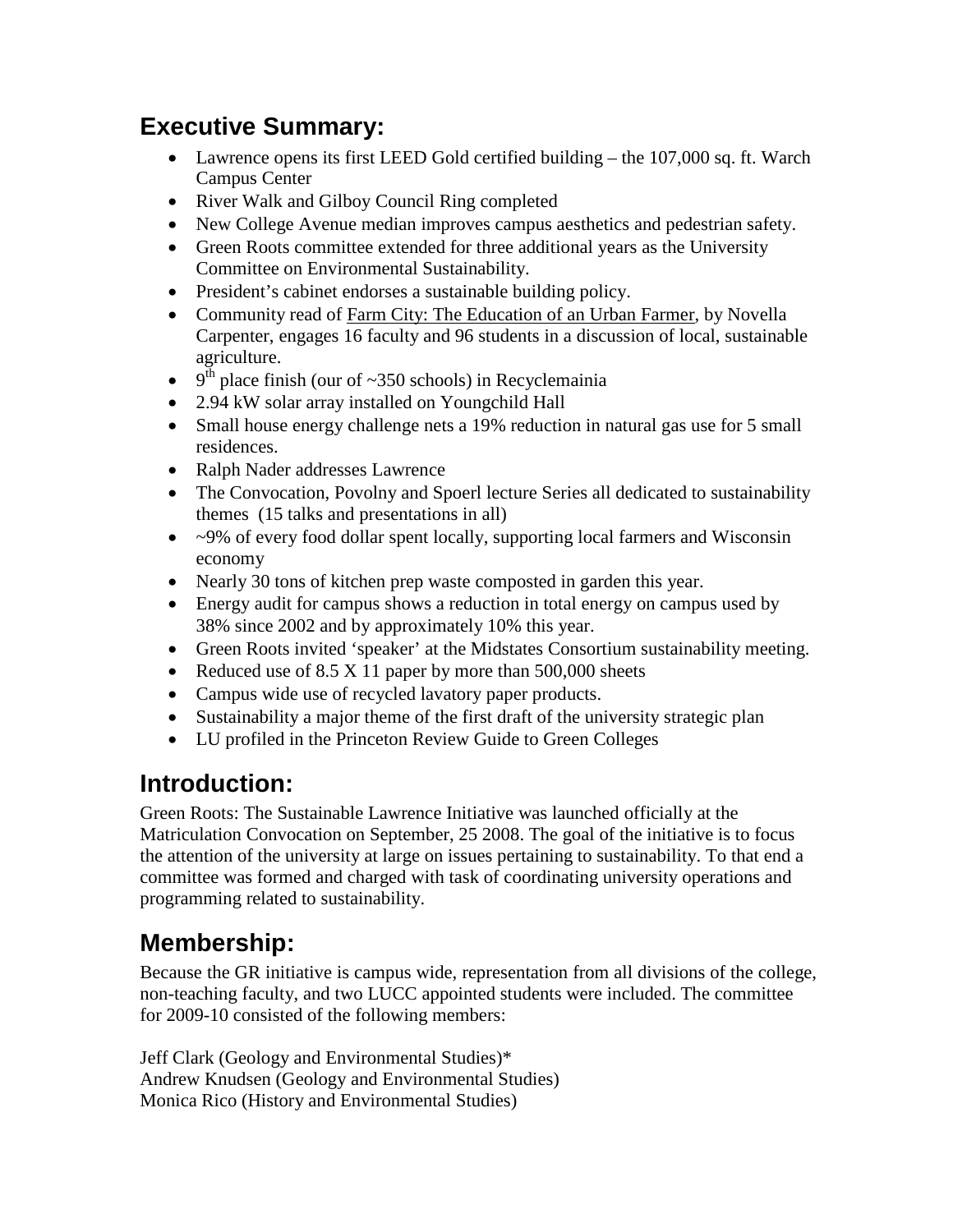Jason Brozek (Government and Environmental Studies) Andy Mast (Conservatory) Julie Fricke (Librarian) Nancy Trusedell (Dean of Students and Vice President for Student Affairs)\*\* Greg Griffin (Campus Center Director) Dan Meyer (Director of Facilities Services) Brit Oleson (Greenfire; LU 2010) Vince Dyer (LUCC; LU 2010)

\*Faculty Associate to the President \*\*Term I only

Green Roots in conjunction with President Beck proposed to the Faculty Committee on University Governance (FCUG) that the committee be extended for an additional three years as a presidential committee. The FCUG brought the proposal to the faculty on April 16, 2010 where it was endorsed. The faculty handbook will be updated to include this new committee description which can be found in Appendix A. Lawrence University is now a member of the Association for the Advancement of Sustainability in Higher Education (AASHE).

## **Summary of 2009-10 Academic Year Activities, Initiatives, and Accomplishments:**

With guiding principles established last year, the committee continued its review of university operations in the eight following areas; Water, Food, Buildings, Curriculum, Energy, Waste and Recycling, and Transportation. Within each of these areas the committee worked to identify and prioritize opportunities. What follows is a summary of our findings and future recommendations. We found, in the first year of GR, different elements and organizations of campus we moving towards sutainability, but that there was very little communication and coordination of these efforts. We worked to addressed that over the two years of the initiative. Now sustainability has a clear presence and identity on campus which enables us to be more efficient and effective in the future (e.g. less duplication of effort, reinvention of the wheel) In our efforts to coordinate sustainability efforts and to publicize them, we present all activities of which we are aware in each of the focus areas. In many instances Green Roots worked in collaboration with students, faculty, and existing campus groups like Facilities Services, ITS, Dining Services, Greenfire, LUCC Committee on Environmental Responsibility, Communications, and Admissions.

### *Water*

Water use on campus is driven by five primary sources – laundry facilities, showers, toilets, dining services, and grounds keeping. Conservation practices were initiated in 2008, including a decision not to serve bottled water on campus. Additionally, Bon Appétit is using modern, water-efficient appliances as part of the new dining facilities in the Warch Campus Center (WCC). This is in addition to the other water-efficient fixtures that were installed as part of the Campus Center's construction. The WCC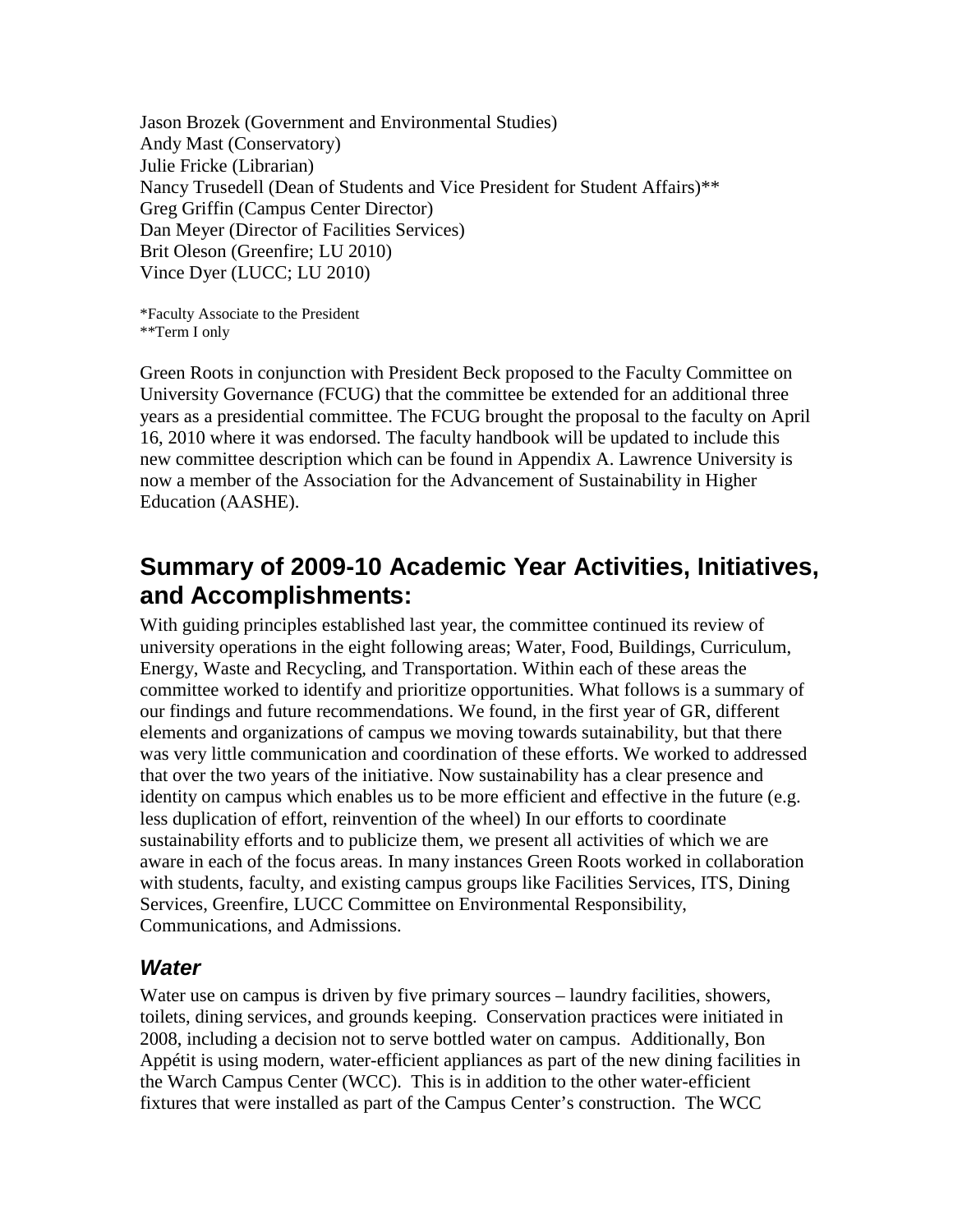scored 4 out of 5 possible points in the LEED Water Efficiency Category, including points for water-efficient landscaping, water-efficient appliances, and overall reductions in expected usage.

The main residential uses of water are in showers, laundry, and flushing toilets. Unfortunately, not all residence halls are individually metered for water usage which makes comparison between halls and identification of high use areas difficult.

Toilets are replaced with low flow models (according to state building code) whenever renovations are made. Low-flow shower heads were explored, but there were concerns that (1) the initial financial outlay to fit every shower in the student residence houses and halls was not feasible, and (2) in the past, low-flow heads were replaced by students with less efficient showerheads. However, as existing showerheads wear out and replacements are purchased, the provisional Green Purchasing Policy (see below) would require Facility Services to purchase and install low-flow models. Likewise, the recentlyadopted Building and Renovation Policy (see below) encourages new construction and major renovations on campus to meet LEED Silver or similar certifications, of which a major component is water efficiency.

Campus laundry facilities are maintained by Mac-Gray Intelligent Laundry Systems. All washing machines and driers provided by Mac-Gray are high-efficient, Energy Star-rated appliances. As a corporation, Mac-Gray is committed to sustainable practices, including water conservation. They note on their website that managing environmental impact, "is a corporate priority that calls for knowledge, and the commitment of our employees and business partners to treat the environment with a sense of responsibility."

The main buildings and grounds use of water comes in irrigating the athletic fields and the Sustainable Lawrence University Garden (SLUG). In 2008, Megan Bjella presented ideas about water usage on athletic fields, developed as part of an independent study project. At this time, the Athletic Department recommends against cessation of watering on athletic fields, because of the need to maintain high-quality and safe playing surfaces. However some fields like the softball and baseball fields will be not be watered during the summer because they will not be used for competition until the next spring. Football and Soccer Fields however need to be maintained throughout the summer. Other lawns around the campus are not watered regularly. SLUG has adopted a water efficient drip irrigation system for approximately  $\frac{1}{2}$  of the garden. Oren Jakobson, the student manager of SLUG, reports that the company that manufactures this drip irrigation system does not support the type of intensive planting that SLUG does, and for the foreseeable future, drip irrigation will need to be supplemented with traditional watering. A rainwater harvesting system has been set up to capture rainwater from the 12'X24' garden shed.

Future Work (completed work from previous year by check mark):

- $\checkmark$  Investigate installation of low-flow shower heads
- SLUG to go 100% drip irrigation
- Incorporate water conservation into the final Green Purchasing Policy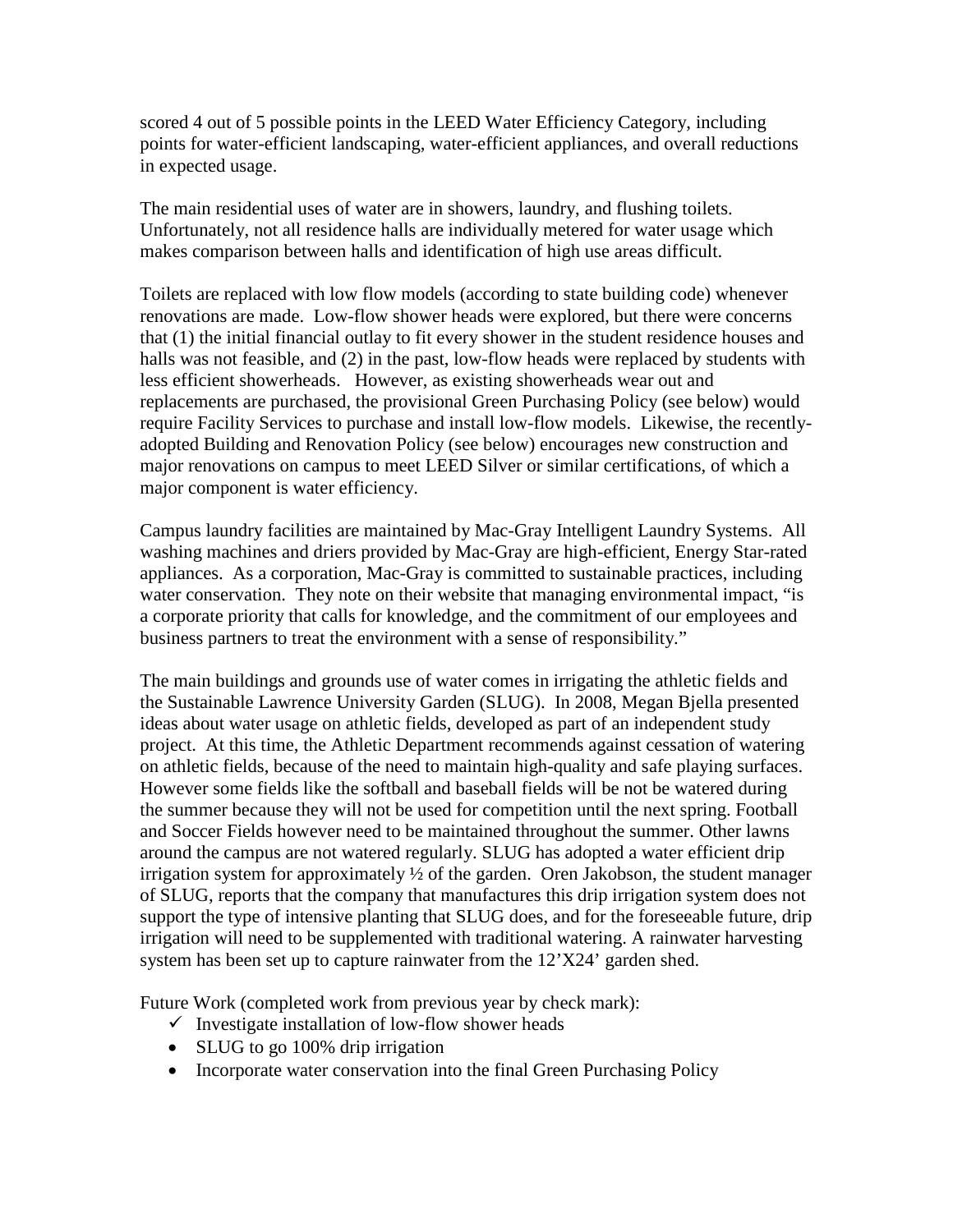- Implement water conservation measures are part of building renovations (as suggested in sustainable building policy – see below)
- Detailed accounting of water use
- Water meters in all residence halls
	- o Target high-use facilities for further investigation
	- o Hold a water-saving contest between residence halls

### *Food*

Last year Dining Services (DS) estimated that approximately 8% of the food served in LU dining facilities came from local sources including the Sustainable Lawrence University Garden (SLUG).

In the fall of 2009, Lawrence University contracted out dining services to Bon Appétit (BA). They have a corporate goal of sourcing at least 20% of the food purchased from a 150 mile radius and they continue to support SLUG through purchasing of produce at farmers' market prices. The final tally for 2009-10 indicates that approximately 9% of food purchase was local. This falls significantly short of the 20% goal and improvement in this realm will need to be prioritized by BA in the coming year.

BA has also run innovative campaigns in its dining halls such as the Low Carbon Diet and a Food Waste Minimization program (see [www.bamco.com/page/3/sustainable-food](http://www.bamco.com/page/3/sustainable-food-service.htm)[service.htm\)](http://www.bamco.com/page/3/sustainable-food-service.htm). Collaboration between SLUG and BA diverts some 30 tons of kitchen prep waste per year from the landfill to the SLUG compost operation. Another collaboration between BA and a student group, Greenfire, is the Clean Plate Challenge. Post-consumer food and drink waste during dinner periods for a full week was measured. The baseline data showed that the amount of solid waste (not including drinks) per diner dropped from 2.56 oz in 2009 to 2.39 oz in 2010. It should be noted that this is based on very little data and that a longer term study should be conducted. Additionally non-consumable dinner waste (rinds, cores, bones, napkins), accounted for 15-35 pounds each night. All of these materials would be compostable if Lawrence had access to an industrial composter, which would prevent over 2,000 pounds of food and napkin waste from going to the landfill (or down the drain) each week. Greenfire measured dinner waste for a week during January as part of their "Clean Plate Challenge". The baseline data showed that the amount of solid waste per diner dropped from 2.56 oz in 2009 to 2.39 oz in 2010. It should be noted that this is based on very little data and that a longer term study should be conducted.

Bottled water can no longer be purchased in the WCC, but BPA-free reusable water bottles were issued to all LU community members at the start of the academic year. Efforts to minimize packaging and waste generated primarily at the snack bar are ongoing. Reusable clam-shells are available for a one-time \$4 purchase, but they are rarely used. Reusable stainless steel hot-beverage containers are also available for purchase and GR has provide 400 coupons (at \$4 each) to offset the \$7 cost.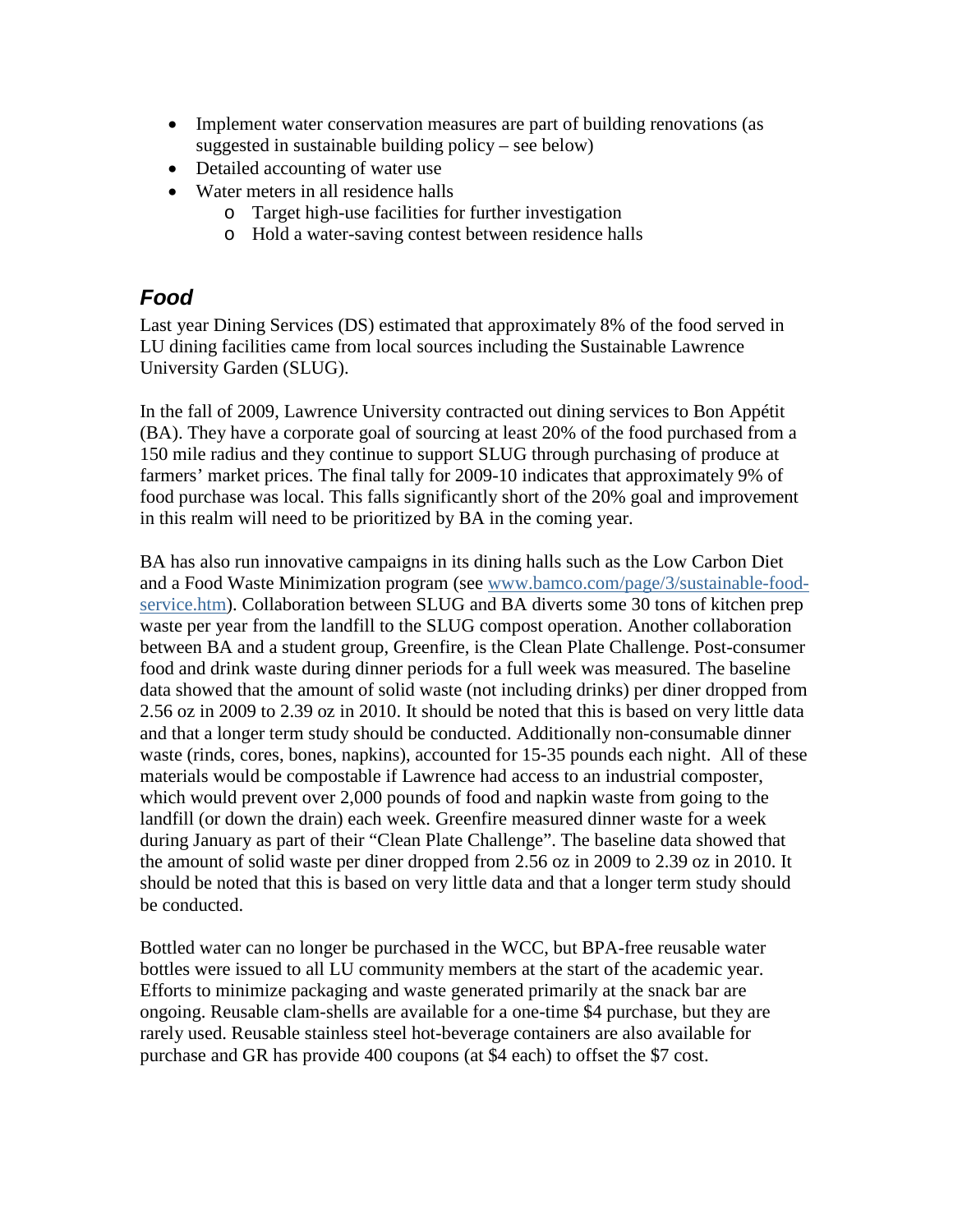GR will meet with BA this summer and yearly thereafter to review and reassess implementation strategies and goals.

Future Work (completed work from previous year by check mark):

- $\checkmark$  Investigate large scale composting to include post-consumer waste (see also section on waste reduction below).
- $\checkmark$  Continued collaboration with students in SLUG to maintain strong garden program and connection with Fox Cities Community Gardens Partnership
- Continued collaboration with Bon Appétit
	- o Improve communication between customer and green dining options (e.g. clamshells, re-useable hot and cold beverage containers.
	- o Increase to 20% purchase of local foods
- Record post-consumer waste for at each meal for 2-3 weeks.

## *Buildings*

The Gold LEED-certified Warch Campus Center officially opened in the fall of 2009. As the campus moves into a renovation phase over the next decade the committee discussed the opportunities that would come with retrofit of existing buildings. The end result was the following sustainable building policy, which was endorsed by the president's cabinet.

"Ongoing building maintenance and operation as well as renovation shall incorporate principles of sustainable design, building, and operation including energy efficiency, indoor air quality, water conservation, construction site and waste management, and use of local materials. All new construction shall be designed to meet or exceed LEED Silver standards or at an equivalent level to those of a comparable rating system."

Future Work (completed work from previous year by check mark):

- $\checkmark$  Develop a policy that can be used to guide new campus construction and renovation according to sustainable principles
- Revisit recent remodels like Youngchild to see if it is LEED or Energy Star equivalent.
- Compare performance of WCC to like buildings in like climatic settings.
- Develop a plan and model for retrofitting small houses and dorms.

## *Energy*

A comprehensive energy use audit and greenhouse gas emission inventory was conducted for the main campus and Bjorklunden. Current and historical data back to 2002 on use of natural gas and electricity, demographics of the university, building sq. footage was gathered in consultation with Facilities Services and the Office of Institutional Research. Information on the mix of energy used to generate electricity was supplied by Randy Sable of WE Energies. These data were analyzed using the Campus Carbon Calculator™, a tool developed by Clean Air-Cool Planet Inc. This is the accepted methodology by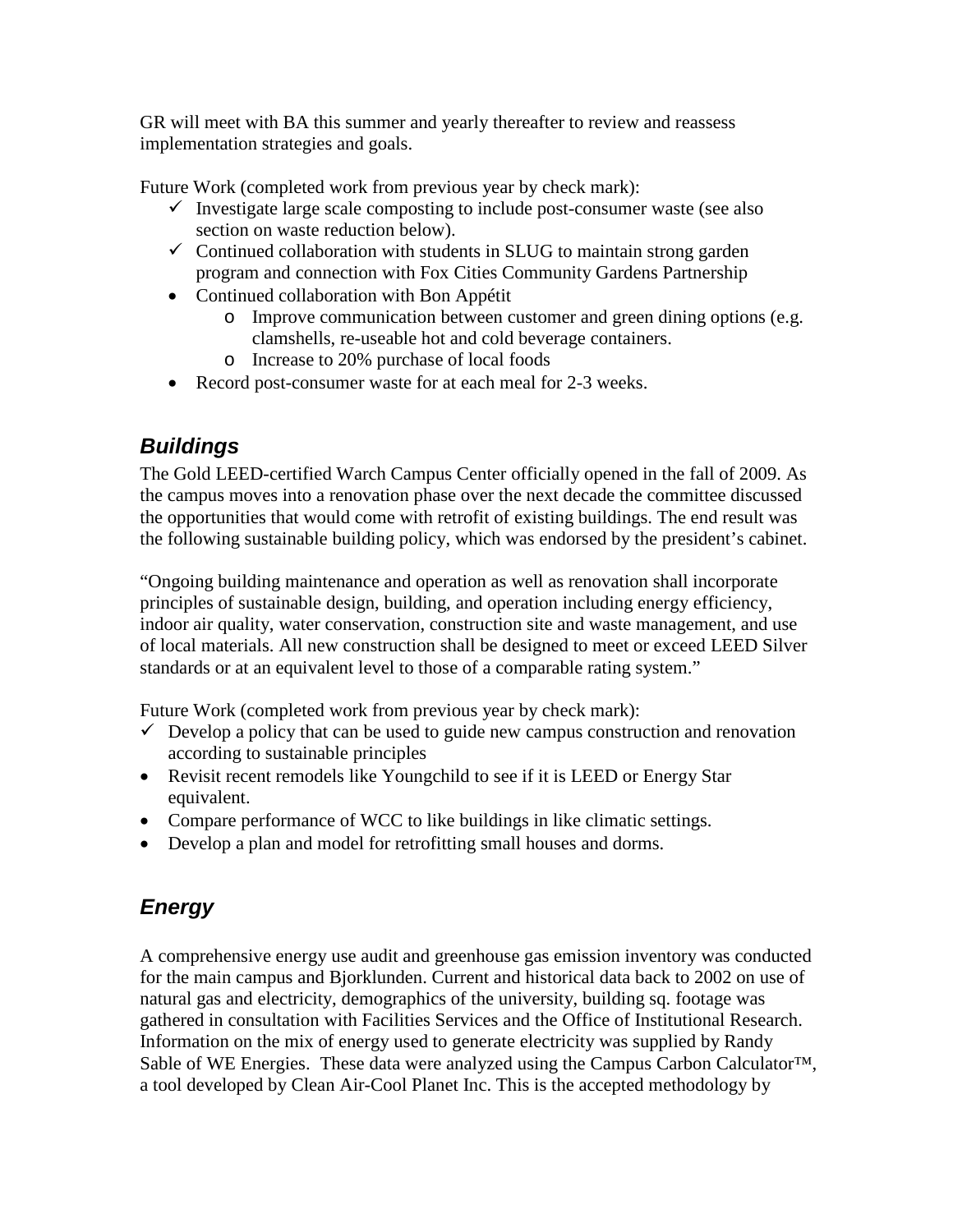which over 600 colleges and university track and report their carbon emissions to AASHE. According to the user manual, the Campus Carbon Calculator

"…uses standard methodologies codified by the GHG Protocol Initiative, and employed by corporations, the state of California, The Climate Registry, and other entities to account for greenhouse gas (GHG) emissions.These methodologies are currently the most accurate and widely accepted amongst policy makers. Inventories produced by the Calculator are compatible with current standards used to craft forthcoming cap-and-trade policy." (Campus Carbon Calculator, 2008)

An analysis of our emissions sources indicates that the vast majority (85% - see Table 1 and Figure 1) of  $CO<sub>2</sub>$  is produced through the use of electricity and natural gas. Though solid figures on commuting and directly financed travel are unavailable, other institutions of similar size report a similar breakdown. This analysis suggests that efforts directed at reducing the use of electricity and natural gas (heating and hot water) will have the largest proportional effect on reducing our carbon foot print. These data also suggest that a record keeping system for travel be explored.

| <b>Select Year --&gt;</b> | 2009                                   | <b>Energy</b><br><b>Consumption</b> | CO <sub>2</sub>          | CH <sub>4</sub>          | $N_2O$                   | eCO <sub>2</sub>        |
|---------------------------|----------------------------------------|-------------------------------------|--------------------------|--------------------------|--------------------------|-------------------------|
|                           |                                        | <b>MMBtu</b>                        | kg <sub>2</sub>          | kg                       | kg <sub>2</sub>          | Metric<br><b>Tonnes</b> |
| <b>Scope 1</b>            | <b>Co-gen Electricity</b>              | $\overline{\phantom{a}}$            | $\overline{\phantom{a}}$ | $\overline{\phantom{m}}$ | $\overline{a}$           |                         |
|                           | <b>Co-gen Steam</b>                    |                                     |                          |                          |                          |                         |
|                           | <b>Other On-Campus Stationary</b>      | 118,421.3                           | 6,260,581.0              | 631.7                    | 13.2                     | 6,279.0                 |
|                           | <b>Direct Transportation</b>           | 1,559.7                             | 109,370.1                | 21.9                     | 7.5                      | 112.1                   |
|                           | <b>Refrigerants &amp; Chemicals</b>    | $\sim$                              |                          | $\overline{\phantom{a}}$ | $\overline{\phantom{a}}$ |                         |
|                           | <b>Agriculture</b>                     |                                     |                          |                          |                          |                         |
| <b>Scope 2</b>            | <b>Purchased Electricity</b>           | 98,847.2                            | 9,006,181.9              | 80.8                     | 152.3                    | 9,053.1                 |
|                           | <b>Purchased Steam / Chilled Water</b> |                                     |                          |                          |                          |                         |
| Scope 3                   | <b>Faculty / Staff Commuting</b>       | 11,278.4                            | 790,846.7                | 158.2                    | 54.4                     | 810.6                   |
|                           | <b>Student Commuting</b>               | 191.3                               | 13,412.2                 | 2.7                      | 0.9                      | 13.7                    |
|                           | <b>Directly Financed Air Travel</b>    | 1,396.2                             | 274,133.7                | 2.7                      | 3.1                      | 275.1                   |
|                           | <b>Other Directly Financed Travel</b>  |                                     |                          |                          |                          |                         |
|                           | <b>Study Abroad Air Travel</b>         | 3,293.4                             | 646,625.3                | 6.4                      | 7.3                      | 648.9                   |
|                           | <b>Solid Waste</b>                     | $\overline{\phantom{a}}$            | $\overline{\phantom{a}}$ | $\overline{\phantom{a}}$ | $\overline{\phantom{a}}$ |                         |
|                           | Wastewater                             |                                     |                          | $\overline{\phantom{a}}$ | $\overline{\phantom{a}}$ |                         |
|                           | Paper                                  |                                     |                          | $\overline{\phantom{a}}$ | $\overline{\phantom{a}}$ |                         |
|                           | Scope 2 Trans. & Distrib. Losses       | 9,776.1                             | 890,721.3                | 8.0                      | 15.1                     | 895.4                   |
| <b>Offsets</b>            | Additional                             |                                     |                          |                          |                          | (450.6)                 |
|                           | Non-Additional                         |                                     |                          |                          |                          | (157.8)                 |
| <b>Totals</b>             | Scope 1                                | 119,981.1                           | 6,369,951.1              | 653.6                    | 20.7                     | 6,391.1                 |
|                           | Scope 2                                | 98,847.2                            | 9,006,181.9              | 80.8                     | 152.3                    | 9,053.1                 |
|                           | Scope 3                                | 25,935.4                            | 2,615,739.1              | 177.9                    | 80.9                     | 2,643.8                 |
|                           | All Scopes                             | 244,763.7                           | 17,991,872.1             | 912.3                    | 253.8                    | 18,088.0                |
|                           | All Offsets                            |                                     |                          |                          |                          | (608.4)                 |
|                           |                                        |                                     |                          |                          | <b>Net</b>               |                         |
|                           |                                        |                                     |                          |                          | <b>Emissions:</b>        | 17,479.6                |

Table 1: Breakdown of 2009  $CO<sub>2</sub>$  production from university operations. The overall energy consumption of each category is shown and the amount of  $CO_2$ ,  $CH_4$ , and  $N_2O$  produced by those activities are calculated based upon our energy mix.  $eCO<sub>2</sub>$  is the sum of these emissions and used to normalize emissions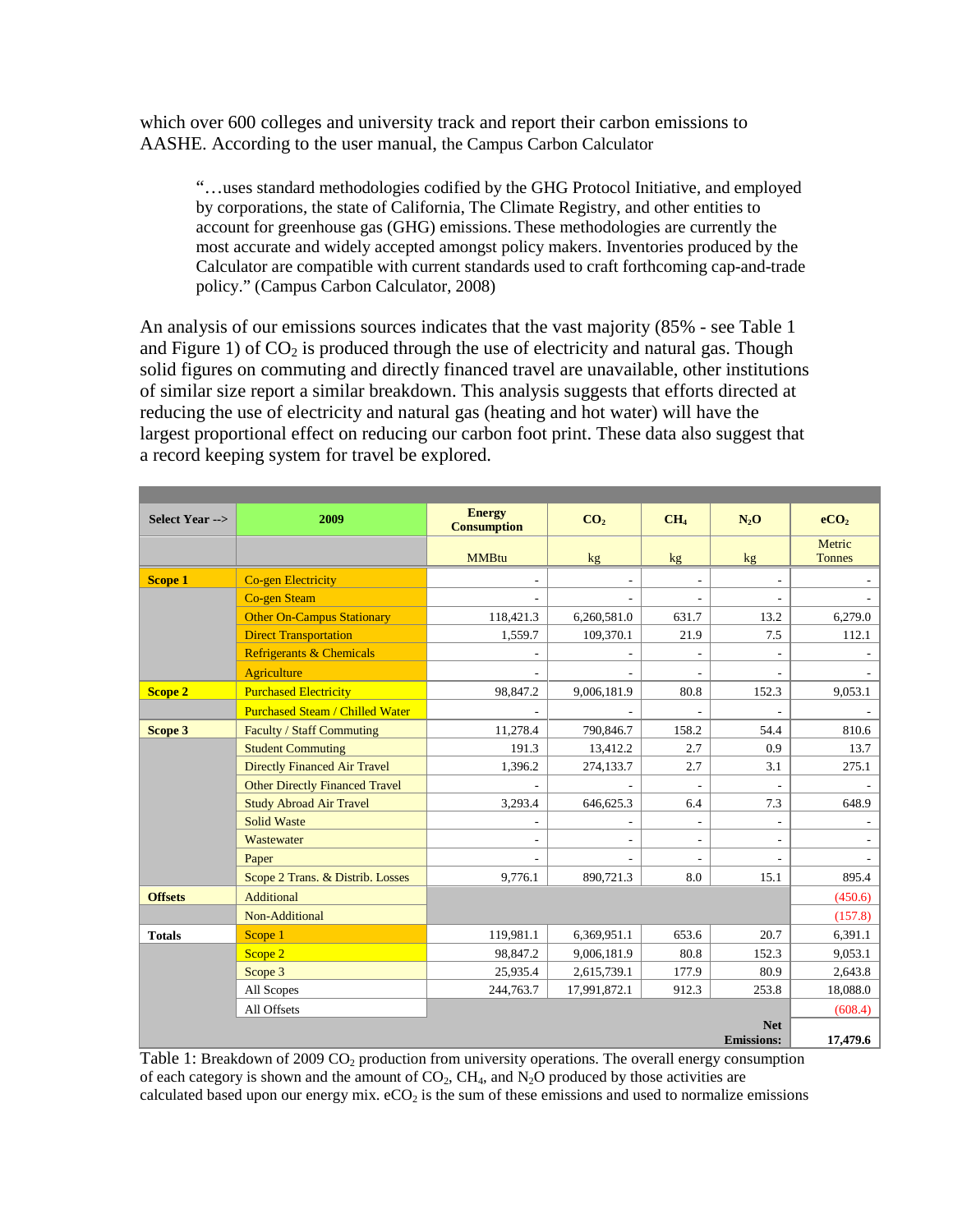from various greenhouse gases to that of equivalent carbon dioxide emissions.. Due to lack of data, only order of magnitude estimates of student, faculty, and staff travel (directly sponsored and commuting) were included in this analysis.



Figure 1: Breakdown of 2009 CO<sub>2</sub> production from university operations. Figures reflect equivalent CO<sub>2</sub> emissions, such that emissions of other greenhouse gases are normalized by their global warming potential. Due to lack of data, only order of magnitude estimates of student, faculty, and staff travel (directly sponsored and commuting) were included in this analysis.

Lawrence has reduced its scope 1 and scope 2 (See Table 1) gross greenhouse gas emissions by approximately 27% from 2002-2007 (Figure 2). On a per square foot basis greenhouse gas emissions have dropped 40% over the same time period. Some of this reduction is due to a change in the fuel mix that Wisconsin Energies (WE) uses to make electricity (Table 2). With the exception of our purchase of renewable energy directly through WE, the energy mix is beyond our control. Within our control, however is how much energy we use on campus and we have made strides towards energy efficiency in the past eight years that have directly reduced our greenhouse gas emissions.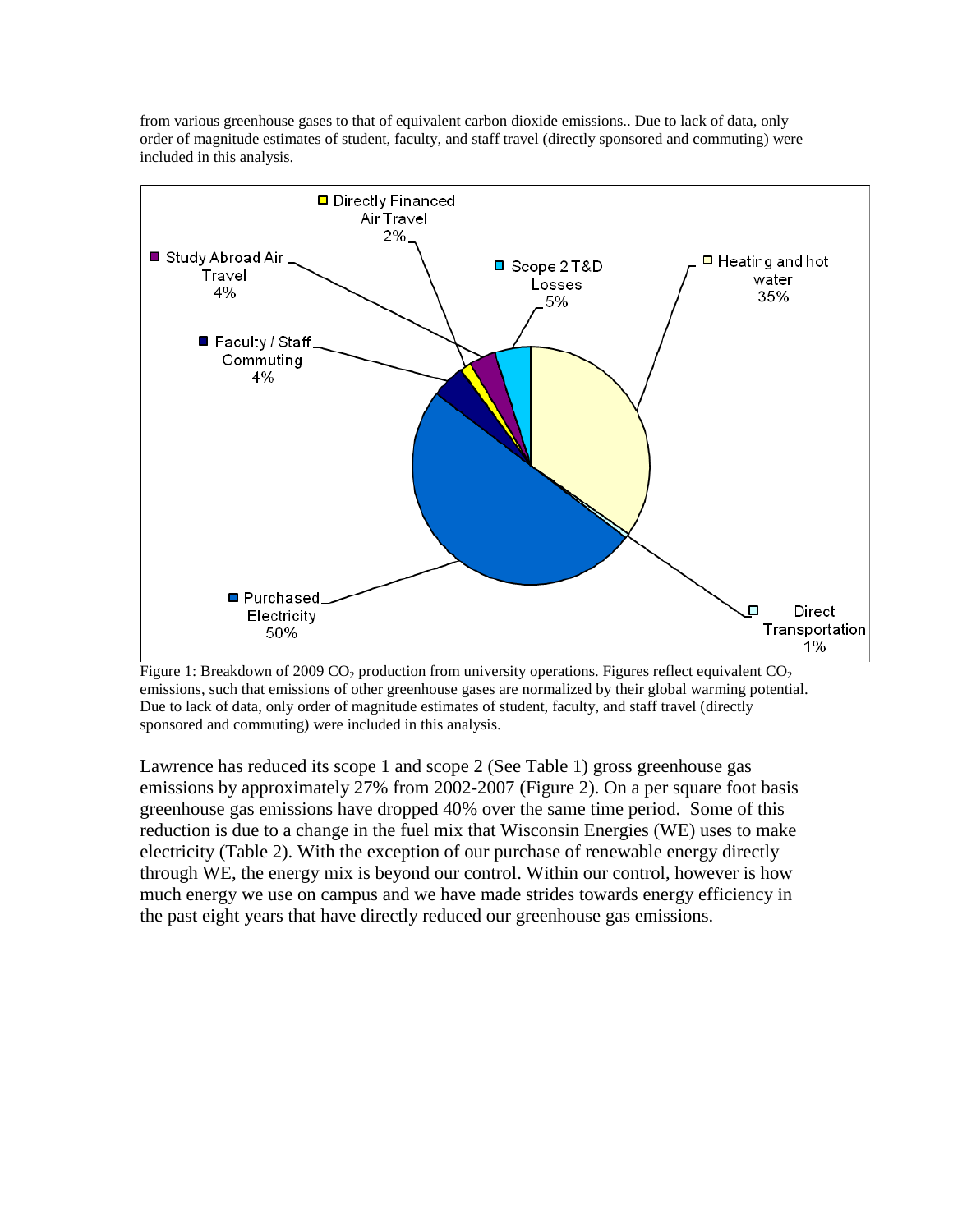

Figure 2: Scope 1 and Scope 2 equivalent carbon dioxide emissions of Lawrence University in metric tons (MT) per year.

| Year | Coal | <b>Natural Gas</b> | <b>Nuclear</b> | <b>Renewable</b> | $CO2$ Per Megawatt Hour <sup>1</sup> |
|------|------|--------------------|----------------|------------------|--------------------------------------|
| 2001 | 70%  | 1%                 | 28%            | 1%               | 1659.7                               |
| 2002 | 69%  | 1%                 | 29%            | 2%               | 1646.2                               |
| 2003 | 70%  | $0\%$              | 29%            | 1%               | 1624.3                               |
| 2004 | 71%  | 0%                 | 28%            | 1%               | 1669.2                               |
| 2005 | 71%  | 4%                 | 25%            | 1%               | 1644.4                               |
| 2006 | 64%  | 5%                 | 30%            | 1%               | 1568.5                               |
| 2007 | 64%  | 7%                 | 28%            | 1%               | 1610.4                               |
| 2008 | 65%  | 7%                 | 27%            | 1%               | 1646.5                               |
| 2009 | 55%  | 8%                 | 32%            | $5\%*$           | 1,469.2                              |

Table 2: Wisconsin Energies Fuel Mix and Carbon Dioxide emitted Per Megawatt Hour . Data provided by Randy Sabel of WE. \*In 2009 2% of the energy mix came from renewable sources and Lawrence University purchased an additional 3% for use in the Warch Campus Center.

The combined use of electricity and natural gas (for heating, cooking, and hot water) at the Appleton campus has decreased by over the last 8 years by 5% and 36% respectively (Figure 3). During that same time period, however building square footage increased by 16% with the addition of Hiett Hall in 2003 and the Warch Campus Center in 2009. Temperatures also change from year to year as reflected by the heating degree day trend line (Figure 3). Normalizing the total energy use data by square footage and temperature proxies (HDD and CDD) allows direct comparison between years (Figure 4). These data

<span id="page-9-0"></span><sup>&</sup>lt;sup>1</sup> Sabel, Randy, Wisconsin Energies. Personal communication, March 2009.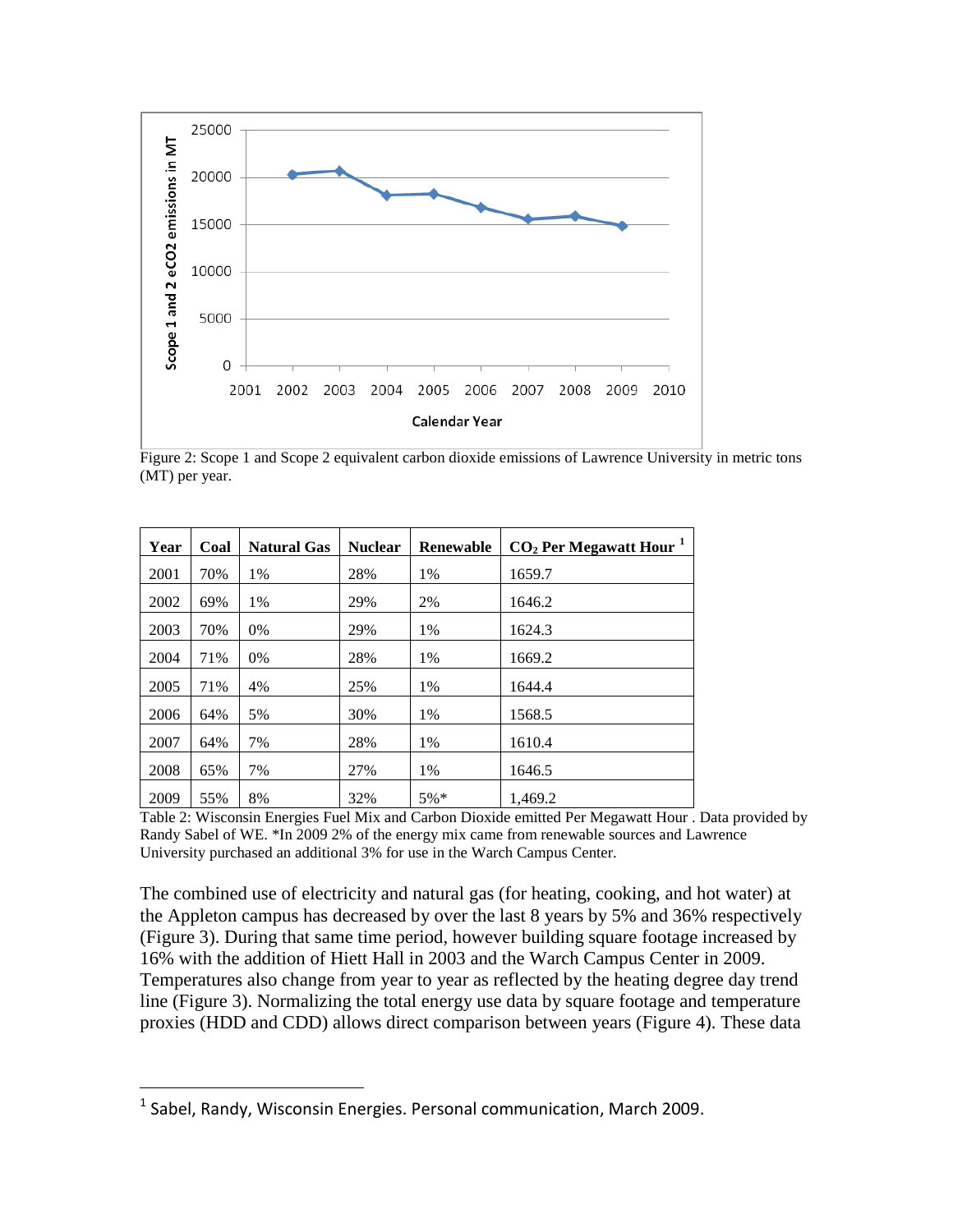indicate a 38% reduction in energy use per square foot per  $HDD + CDD$  since 2002. This suggests that our efficiency in energy use has improved over time.

Improved energy efficiency can be attributed to three main factors. First, both the WCC and Hiett hall were built to at least LEED silver standards (though certification was not sought for Hiett). Our new buildings are simply more energy efficient than the older ones and this underscores the importance of adding energy efficiency measures in all building renovations and new buildings. The second factor is the move to a distributed rather than a centralized heating system which started in 2005-06. The most recent change was the implementation of a new HVAC policy in April of 2009 and the change in academic calendar in which the campus is closed from Thanksgiving until just after New Year's day. Together these changes reduced consumption of energy (primarily natural gas) by ~10% over 2008 (normalized by HDD).



Figure 3: Historical trend of energy use electicity and natural gas (our two primary contributors to  $CO<sub>2</sub>$ emissions) and heating degree days for each year. MMBTU = 1 mega btu = 1 decatherm.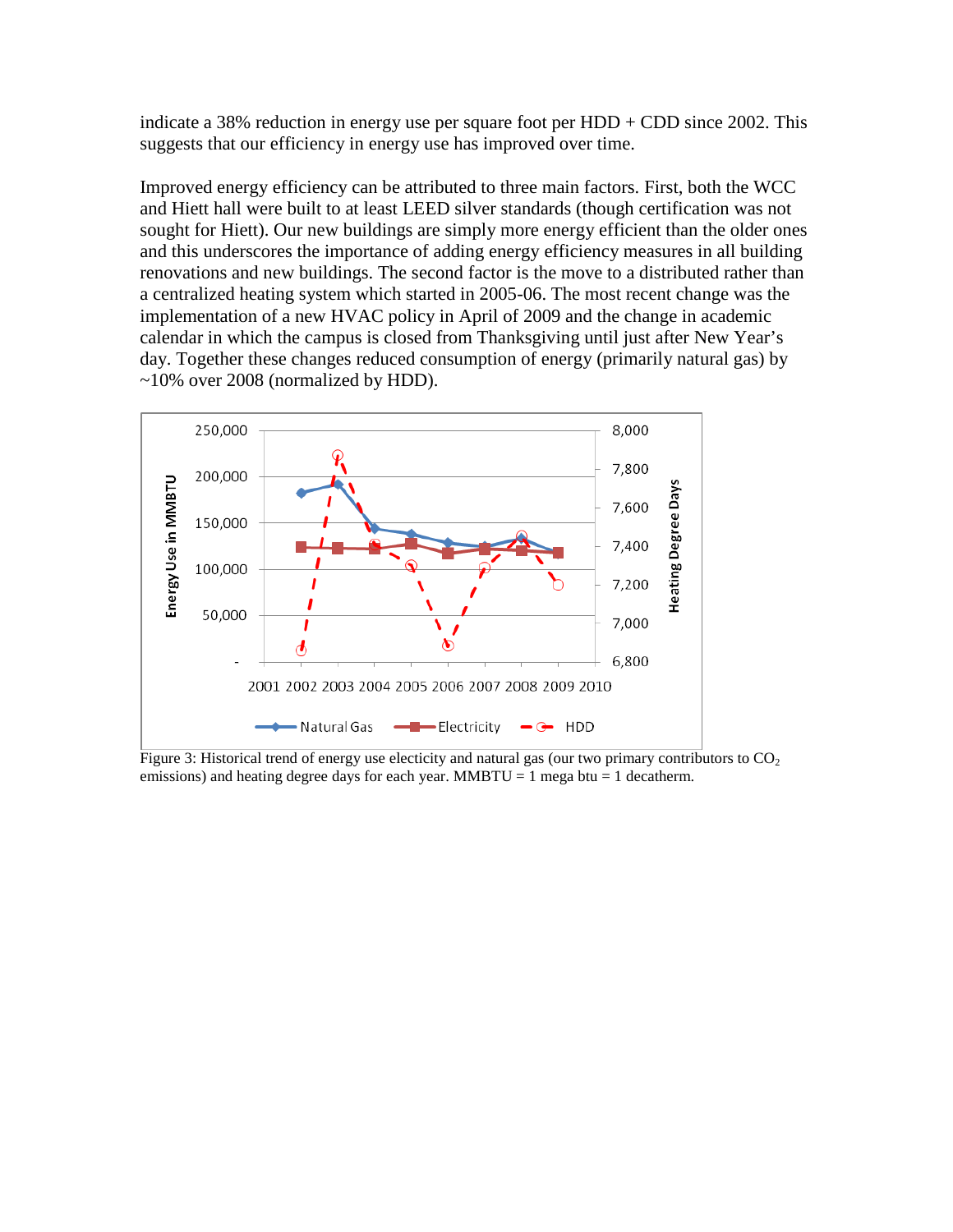

Figure 4: Combined natural gas and electicity expressed as megaBTUs (decatherms) from 2002 through 2009. The energy use has been normalized by square footage and the summ of heating degree days (HDD) and cooling degree days (CDD).

A relatively minor reduction in energy use came through a pilot energy reduction competition. Eight small houses were invited to see by how much they could reduce their energy use (normalized by HDD) during winter term. These houses were chosen because they had meters for each building and because we had some historic energy use data. The incentive offered was that any resulting savings in money based upon normalized energy saved and the price of that energy) would be returned to the house's activity fund. To further stimulate reductions Green Roots agreed to match the winning houses savings. Five houses accepted the challenge and the results were impressive as seen in Table 3 below. If similar results could be realized across the campus this would result in significant reductions in natural gas used and monetary savings. Facilities services is aggressively pursuing getting all residences metered individually in order to track use, identify inefficient buildings, and to facilitate these types of competitions.

| House                        | Therm reduction (2009-2010) | % reduction |  |
|------------------------------|-----------------------------|-------------|--|
| 739 Alton (Greenfire)        | 404                         | 26.3        |  |
| 206 S. Lawe (Swing)          | 267                         | 10.2        |  |
| 300 S. Meade St. (Big Exec)  | 353                         | 15.1        |  |
| 203 Union St. (yellow house) | 350                         | 28.3        |  |
| 217 Union St. (Spanish)      |                             | 16.2        |  |

Table 3: Natural gas energy reduction comparing Jan-Mar 2010 to 2009 and the percent reduction of gas used at five small houses on campus.

Campus energy reduction competitions and improvements in implementation of the HVAC policy over break and during the year might lead to additional reductions in energy use for heating, but electricity use is more difficult to reduce. A "slay the vampires" campaign against devices that draw power when on standby mode was launched in the fall. The effectiveness is unknown, but likely small compared to the initiatives described above. Instructional Technology Services is also experimenting with smart power strips that are on motion sensors. The results of that pilot project are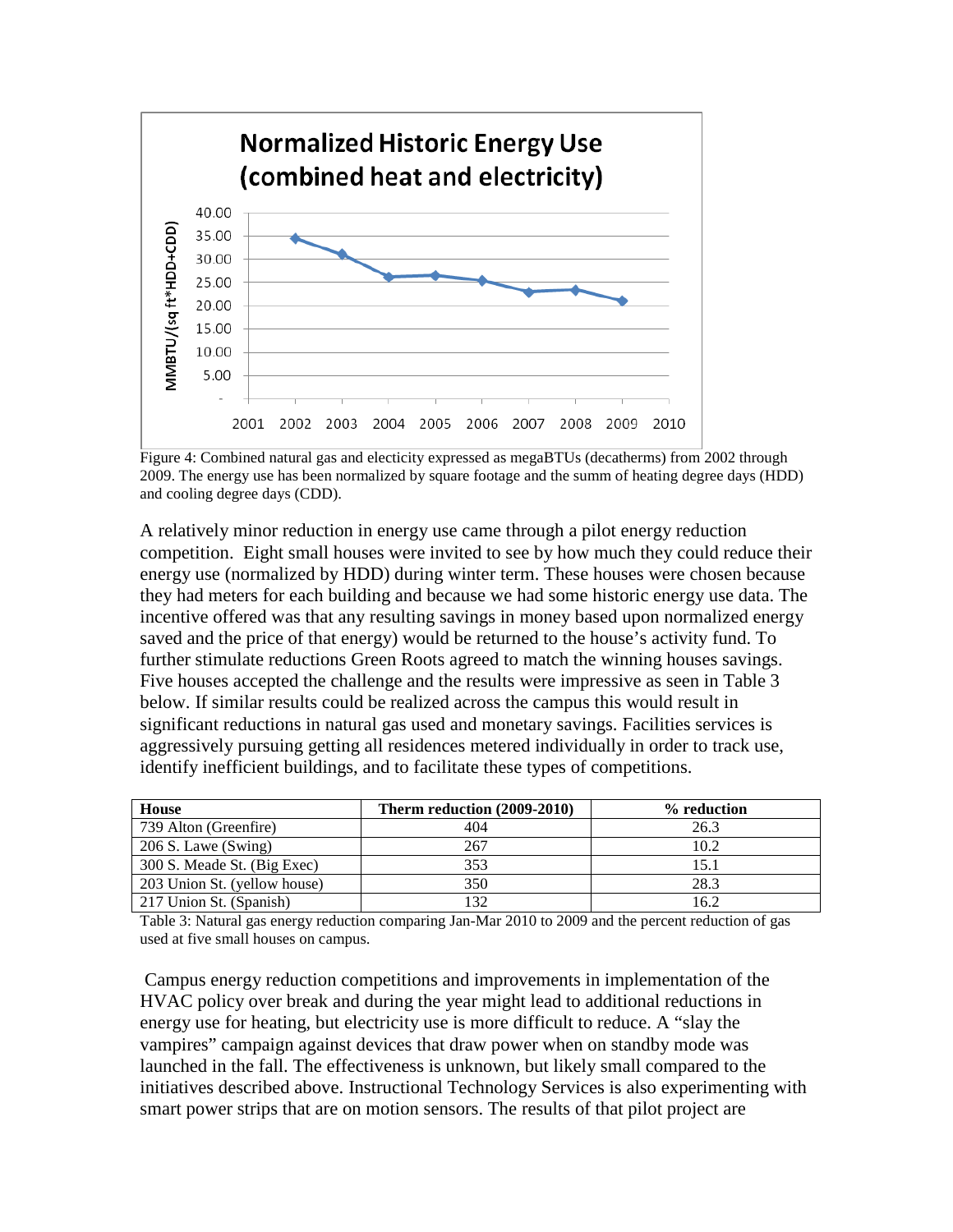unknown at this point. Replacing all lighting with lower wattage fluorescents should be phased in and all lecture halls should be equipped with motion sensors and timers to control lights when not occupied. More significant additional reductions in energy use will require substantial investments in infrastructure such as placing the Music Drama center on its own boiler system and investments in on-site production of energy such as renewables and co-generation.

#### *On-site energy production:*

In the 2009-10 academic year the university commissioned professional assessments of three different renewable energy systems, solar photovoltaics, solar thermal, and wind power at Bjorklunden. Two first-year students, Austin Federa and Will Meadows (LU'13) worked with Northwind Renewables to assess the impact of installing photovoltaics on campus. The students also worked with this committee to apply for external grants from WE Energy and Focus on Energy. Together they garnered approximately \$18,000 in funding. The remaining \$10,000 was funded by Facilities Service, Green Roots, and LUCC. A relatively small 2.94 kW solar array for use in courses was installed over the week of April 19<sup>th</sup> and began producing power in May. It is estimated that this array will produce approximately 3200 kWh per year and will reduce our  $CO_2$  production by 3.5 tons/year. The payback on the initial investment is  $\sim$ 18 years over a useful life span of 30-40 years.

Based upon an initial independent study project by Steve Schnorr (LU'10), a wind assessment of the Bjorklunden property was performed by Kettle View Renewable Energy. Bjorklunden was chosen over the main campus due to space limitations at the main campus, city ordinances against such structures, and because the wind resource is superior along the lakeshore. The assessment indicated that a refurbished 225kW unit would produce approximately  $\frac{1}{2}$  of the lodge's electricity and would have a payback of just over years with state and utility incentives.

The feasibility of installing a co-generation system on the LU boiler system is currently underway. A solar thermal was performed also by Northwind renewables in May of 2010 to determine the effectiveness of offsetting some of the Buchannan Keiwitt center's pool. Details of these assessments will be provided in next year's report.

Future Work (completed work from previous year by check mark):

- Review HVAC policy implementation
- Develop a series of BMP for office/room heating and cooling.
- Residence Life training (heating/cooling, recycling, etc.)
- $\checkmark$  Work on a vampire voltage elimination campaign
- $\checkmark$  Continue exploring possibility of wind power at Bjorklunden
- "Turn it off" campaign with stickers on bathroom and other switches not already on motion sensors.
- Meter all residence halls
- Put Music and Drama center on own boiler
- Upgrade air handler in Science Hall
- Upgrade lighting across campus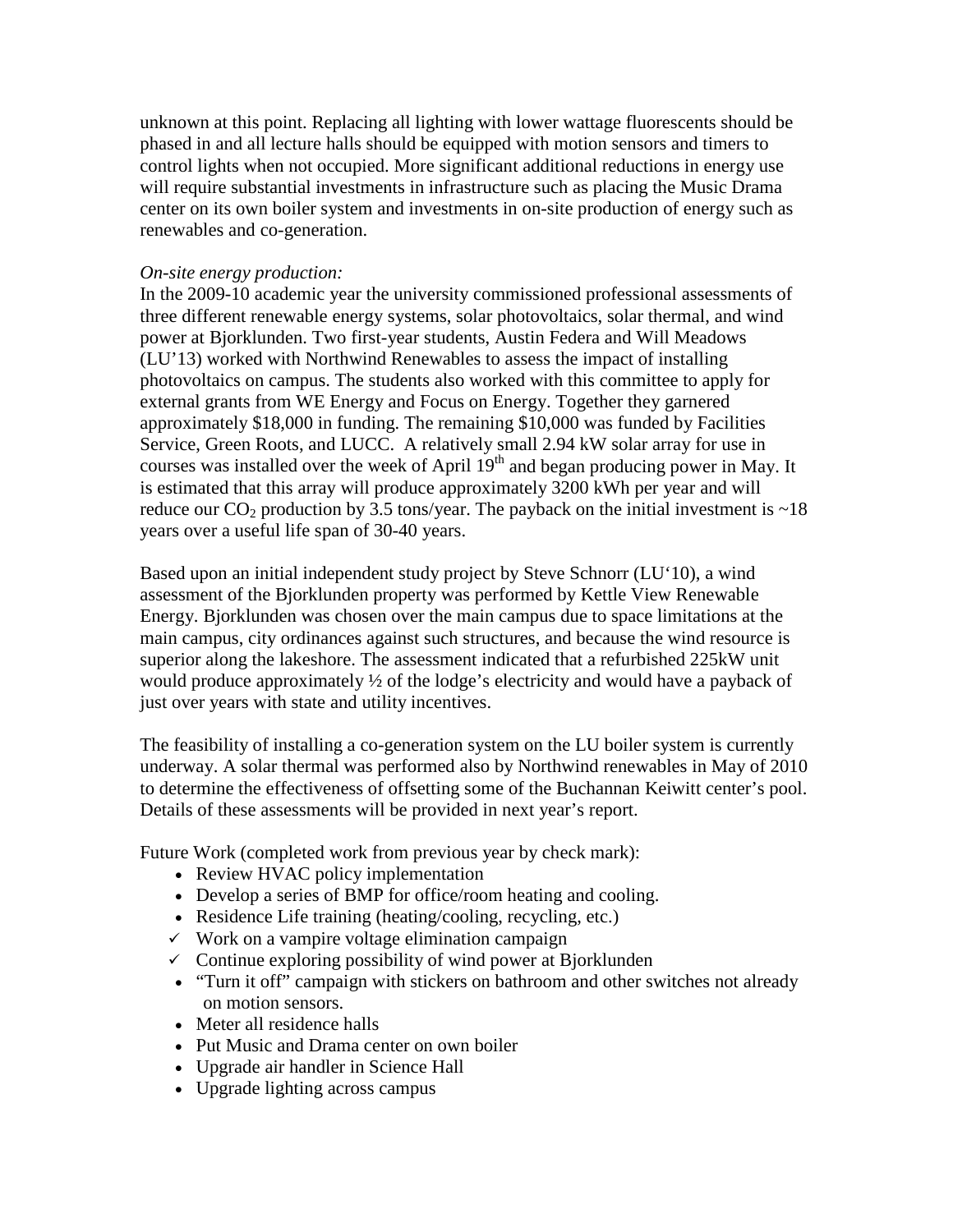- Install motion sensors/timers in all lecture halls
- Assess feasibility of cogeneration
- Assess feasibility of solar hot water heater for pool.

### *Waste Reduction and Recycling*

A popular mantra than can be applied to any resource is Reduce, Reuse, Recycle. The order of the mantra is important for reducing the amount of consumption is the most effective environmentally. Last year we generated 18,810 cubic yards of waste, of which 5975 yards was recycled material. Our waste diversion rate is therefore 32%. These figures come from Waste Management, which simply records the size of the container and the number of times it is emptied to determine the cumulative volumes. Unfortunately this system is inadequate for recording our actual waste production. Clearly the issue of waste minimization and recycling needs more attention, but we have achieved modest successes.

#### Reduce:

In addition to the paper reduction measures undertaken last year we did the following: We focus here on efforts to reduce paper use on campus because paper accounts for approximately 40% of landfilled waste (Rathje and Murphy, 2001). Other reductions such as energy, food, and water are discussed in their own sections. Last year we estimate that the campus purchased 4590 reams of paper as reported by Office Max, this year they report that we ordered 7661 reams of paper. We are currently investigating if there are problems with the data and what might account for the uptick in use. We believe that there should have been reduction in paper use because of the following measures taken by various offices. For example:

- Admissions reduced paper use by approximately 20,000 sheets using laptops borrowed from Environmental Studies.
- Drafts of honors project submitted for review can now be double sided. The honors committee is currently exploring electronic archival as well.
- The conservatory reports a reduction in 23 cases (230 reams or 100,000 sheets) of paper
- The library reports a reduction in 20 cases (200 reams or 115,000 sheets) of paper (this is a 22% reduction in use) attributed to double sided print capabilities and print release stations.
- The print shop reported a reduction in use from 1500 reams in 2008-09 to 867 reams this year.
- Some courses go all electronic (for example)
	- o ENST 150 enrollment 58
		- Ave handouts: 5pgs (X 26 class meetings X 58 students  $= 75,400$
		- Lab hadouts:  $5pgs \times 5$  labs  $X 58 = 1450$
		- Labs turned in:  $8 \text{ X } 5 \text{ X } 58 = 2320$
		- Exams =  $12pgs \times 2 \times 58 = 1392$
		- Total =  $80.562$
- Electronic course catalogs (saves  $\sim$ 180 sheets X 1500=270,000 sheets)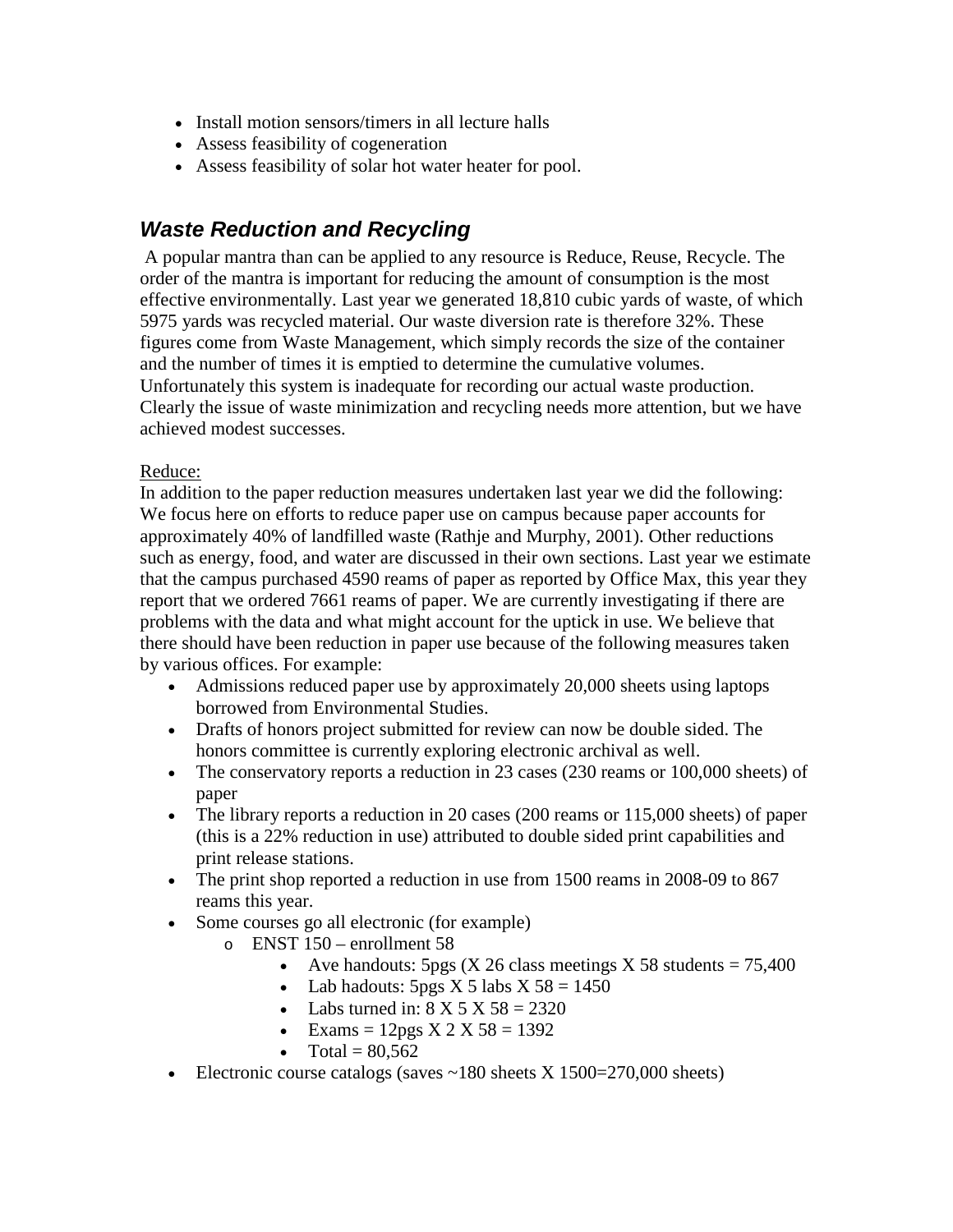• Combined report on Giving/President's report (saves ~10sheets X24,000=240,000 sheets)

Clearly the data we have are not in concert with efforts to reduce paper use. We will investigate a system of paper use accounting to try and more accurately determine actual paper use on campus.

#### Reuse:

Opportunities for reuse are somewhat limited. Computers are routinely cycled through the faculty and student labs. Many faculty allow students to use the back of already used paper for assignments and Central Services (CS) makes scratch pads out of unused print runs.

We have also taken steps to increase the amount of "green" paper on campus. For example, the environmental studies department uses 100% post consumer recycled paper for its printing, but is unique in that regard. To move the entire campus to 100% postconsumer recycled paper would cost  $\sim$ \$0.54 more per ream), to move to 30% postconsumer paper would cost ~\$0.40 more per ream. *Lawrence Today* is printed on Forest Stewardship Certified (FSC) paper manufactured w/in 100 miles of our printer. According to Sara Gorton, our custodial supervisor, all bathroom paper products in the campus center are made from 100% post-consumer recycled material. Brown hand towels for the rest of campus are also 100% recycled, white rolled towels are 40% recycled and all toilet paper is 100% post-consumer content.

#### Recycle:

This year Lawrence university entered Recyclemania, a national recycling competition. Cosponsored by Greenfire and Campus Life, LU took 9th out of nearly 350 schools in the per capita classic division. This contest was most valuable as a tool for establishing baseline data about campus waste production. In a typical week, Lawrence produces 20,000-24,000 pounds of trash and 10,000-11,000 pounds of recyclables with around 1,000-1,200 pounds being cardboard from dining services. Using a Full Time Equivalency of 1,927 people, Lawrence produces 16-18 pounds of total waste per capita per week, with around 5-5.5 pounds of that being recycled. Though these results are encouraging, it should be noted that these data were also provided from WM and so are simply estimate based upon the size of each container and the frequency of pick up.

#### Future Work:

- Faculty education on double-sided printing
- $\checkmark$  Work with Honors committee to accept double sided honors projects
- $\checkmark$  Follow up with the registrar on getting rid of paper notifications;
- $\checkmark$  Electronic submission of tutoring reports from the CTL
- Adopt use of recycled paper campus wide
- Lower print runs for Conservatory programs
- $\checkmark$  Work with Greenfire and Residence Life on recycling campaign
- $\checkmark$  educate campus about single stream recycling
- develop Campus Center recycling center for old cell phones, etc.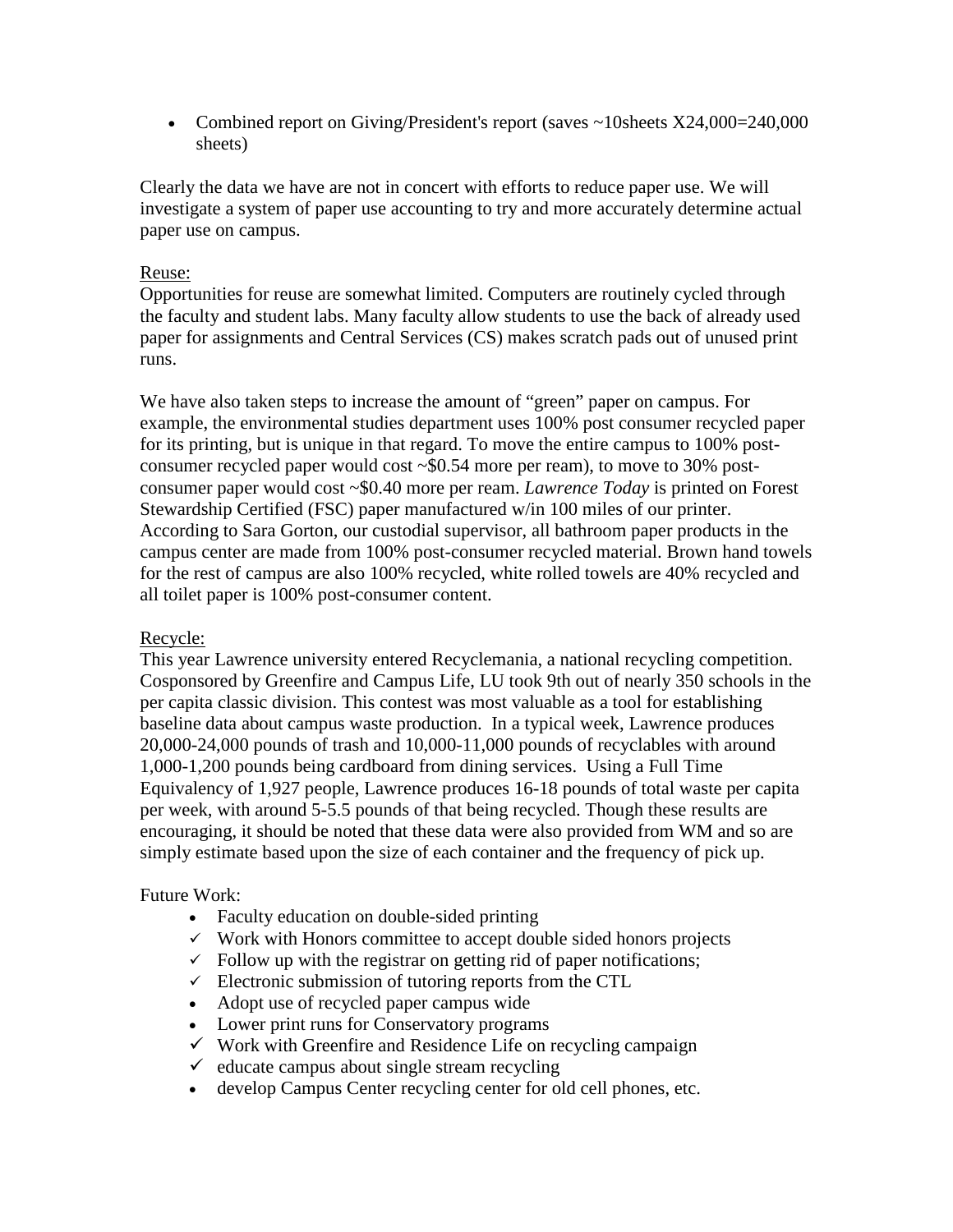- New Campus Center and disposables: follow up on report from Megan Bjella and commitments from Greg Griffin about not using plastic bags, reusable togo containers
- $\checkmark$  Double check on the practices of our electronics recycler.
- Develop system for tracking actual amount of waste and recycling produced
- Develop system for tracking amount of paper used on campus.

## *Curricular and Co-curricular*

To date there has been no serious effort to incorporate sustainability "across the curriculum." However, there is a well established environmental studies major and curriculum at Lawrence with contributors from 12 different academic departments. Approximately ¼ of the student body takes an Environmental Studies course each year. A pilot community read program was conceived and implemented in part to gauge student and faculty interest in sustainability issues, but primarily to bring students, faculty, staff and Appleton community members together to read and discuss a book with strong elements of environmental sustainability.

The book chosen was Farm City: The Education of an Urban Farmer, by Novella Carpenter (Penguin Press, 2009). Andrew Knudsen wrote the following review of Farm City for the April issue of *Lawrence Today*:

"When you think of local, organic, sustainable food, what comes to mind? An idyllic farm in the rolling hills? A bustling farmer's market? A vacant lot in the slums of Oakland? Novella Carpenter's memoir shares a slice of her life as a farmer squatting on an abandoned lot in Oakland, California. She brings you along as she picks up a mail-order bee colony, chases escaped turkeys, and dumpster dives to feed two hogs (yes, she raised pigs in Oakland!). Along the way, she wrestles with the question of what it means to be a farmer and the very real challenge of feeding herself."

Sixteen members of the faculty and staff, along with ninety-six students had similar conversations across eight section of Community Read. The four-week course culminated with an optional essay contest and a campus visit from Novella Carpenter herself. Novella spent four days in the Fox Cities, including speaking engagements at the Appleton and Neenah Public Libraries (as part of the Fox Cities Book Festival), a Q&A with students and faculty, an informal potluck dinner, and a morning of work at the Sustainable Lawrence University Garden.

Student and faculty assessments are ongoing, but initial results show that there is very strong support for continuing Community Read in 2011 and beyond. Considerations for future Community Read programs include whether or not to continue the focus on agriculture, whether the details of the class (ENST 320, 1 credit, S/U, no required writing assignment) fit faculty and student's expectations, and whether to continue trying to bring authors to campus as part of the program.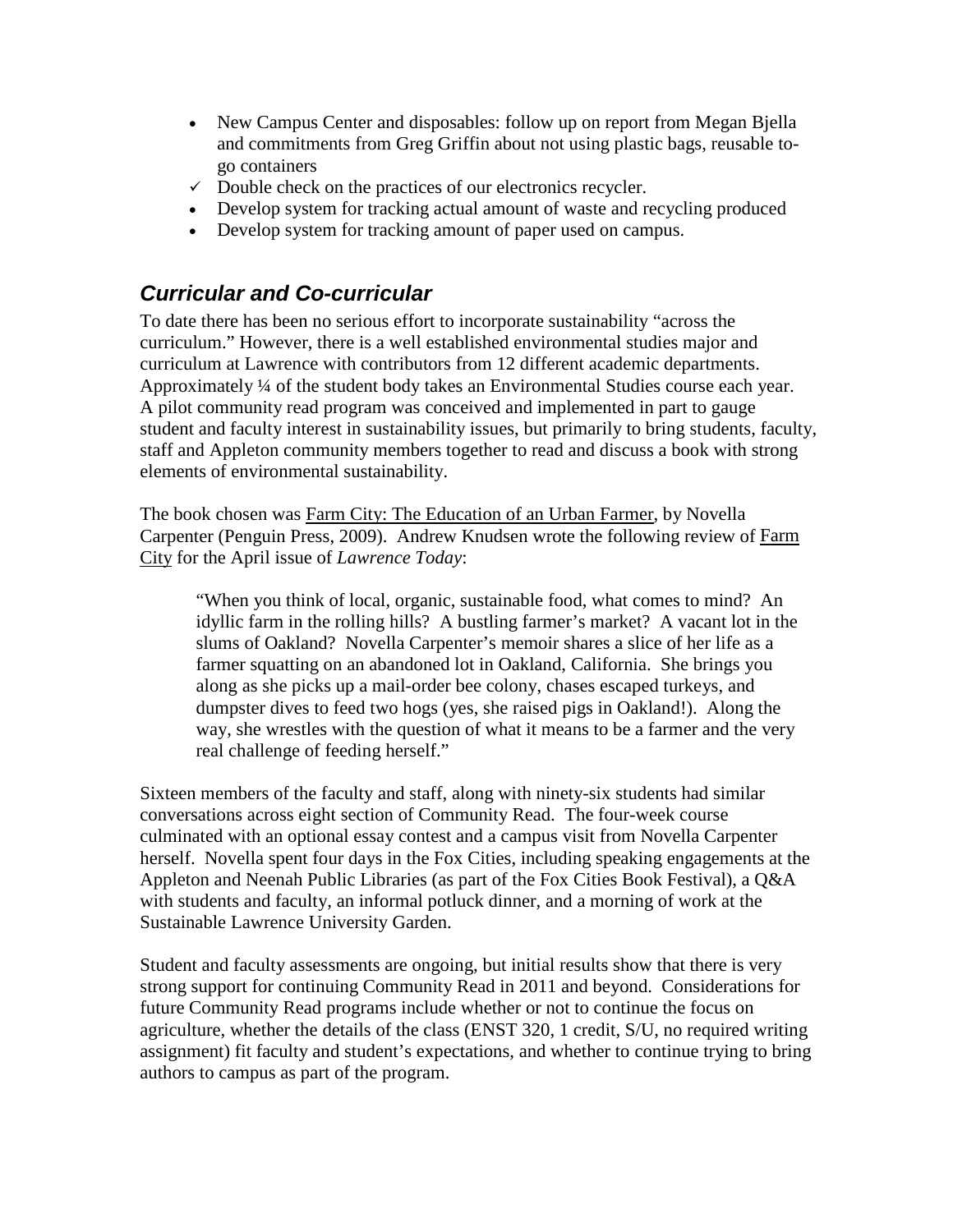The Environmental Studies Symposium (ENST 300), taught by Monica Rico, focused on the greening of higher education. In addition to the Spoerl lecture speakers (see below) small groups of students

- developed an "eco-tour" of sustainability-related sites and programs on campus, such as the garden, the Warch Center, and the solar panels, along with a "sustainability map" to be used in campus outreach efforts (Admissions, Reunion Weekend, etc.)
- researched native plants, collaborated with grounds crew to discuss site and budget, and installed demonstration bed of native plants outside Mudd Library
- researched current campus efforts to support bicycling, developed budget for expansion of bike program, and created cycling-awareness communication plan
- researched potential sites for a green roof, various products, developed budget and secured funding for pilot project

Future Work (completed work from previous year by check mark):

- $\checkmark$  Follow up on the possibility of a "community read" project;
- $\checkmark$  ENST 300: Symposium on Environmental Topics will focus on sustainability and college campuses
- $\checkmark$  Collaboration with Government Department to include environmental speakers as part of Winter and Spring Povolny Lecture series.
- Continue with community read program for 2010.
- ENST 300 course on waste reduction.

#### **Presentations about Green Roots**

Invited presentation, plenary panel participant, and poster presentation at Midstates Consortium campus sustainability workshop Presentation at Upper Midwest Assoc. for Campus Sustainability (UMACS)

#### **Sponsored and Co-sponsored Events**

#### *Spoerl Lecture Series in support of ENST 300: Environmental Studies Symposium – The Greening of Higher Education*

May 12:

"Sustainability and the Liberal Arts" Nan Jenks-Jay, Dean of Environmental Affairs, Middlebury College

#### May 18:

"The Role of the Arts in Sustainable Community Development" Amara Geffen, Director of the Center for Economic and Environmental Development, Allegheny College

February 19:

"Education in Action for a Sustainable Future"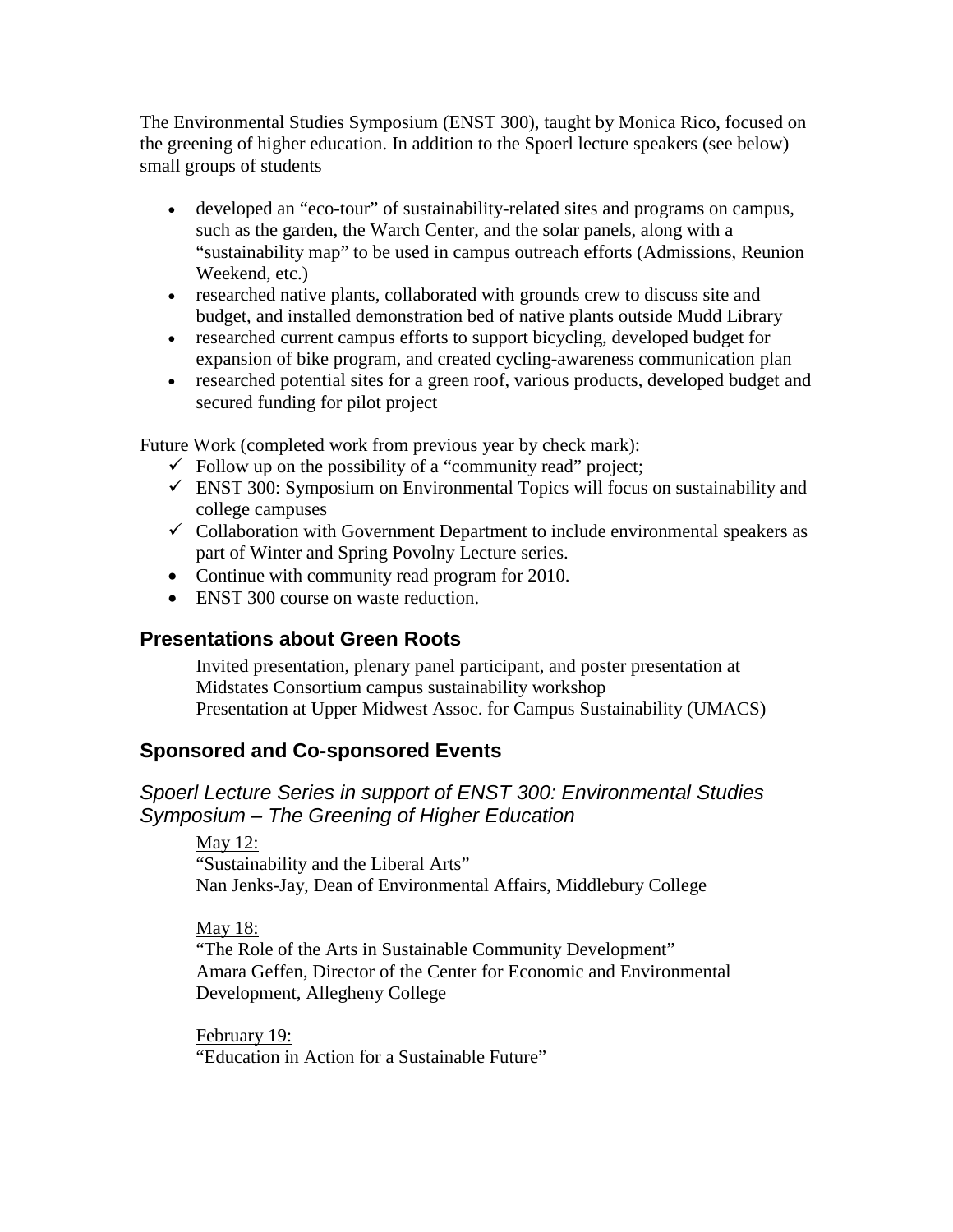Debra Rowe, President, U.S. Partnership for Education for Sustainable Development and Professor, Sustainable Energies and Behavioral Sciences, Oakland Community College

#### *Earth Week Events and Speakers*

Monday April 19:

- 4:30 Science Hall Colloquium, Science Hall 102
- Steve Miles, Supervisor, Dolores Conservation District, Cortez, Colorado

• "Taming Tamarisk in Western Colorado: a grass roots conservation effort at the headwaters of the tamarisk infestation"

#### Tuesday April 20:

• 11:10 Convocation, Memorial Chapel

• Rebecca Solnit, essayist, "Swimming Upstream in History: Hope, Disaster, Utopia"

- 7 pm, Povolny Lecture, Science Hall 102
- George Wyeth, Stephen Edward Scarff Memorial Visiting Professor
- "Change Isn't Easy: An Inside Perspective"

#### Wednesday April 21:

- 8 pm, Warch Campus Center Cinema, film: "Earth Days"
- 9:30 pm, Warch Campus Center, band: Morsoul www.MorsoulMusic.com

#### Thursday April 22:

• 4:30 pm, Wriston Auditorium, Visiting Artist, Jerilea Zempel, "Art and the Environment"

#### Friday April 23:

• 3:10 pm, Science Hall 102, Tim Ehlinger, associate professor, Great Lakes Water Institute, University of Wisconsin – Milwaukee "Ecological Risk Assessment Frameworks and Indicators for Sustainable Development in Coastal Lake Systems,"

#### **Other Events**

#### *Convocation series*

#### October 20

"Geomimicry: Good Design from the Earth" Marcia Bjornerud, Lawrence University professor of geology and Walter Schober Professor of Environmental Studies

#### April 20

"Swimming Upstream in History: Hope, Disaster, Utopia Rebecca Solnit, essayist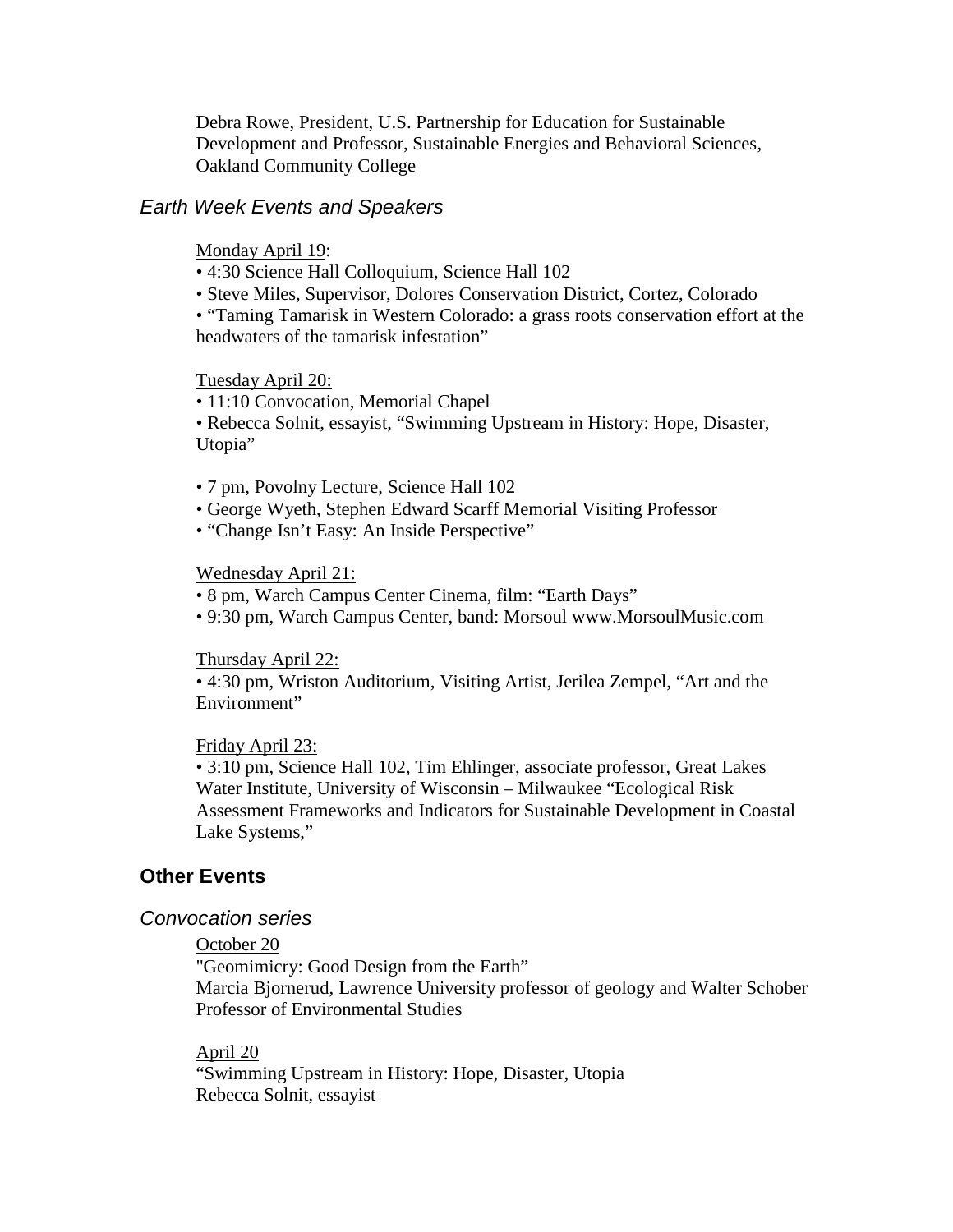May 20

"America at the Crossroads: Accepting the Climate Change Challenge" Robert Hartwell '69, Vermont State Senator

#### *Povolny Lecture Series in international Studies:*

#### April 20

"Change Isn't Easy: An Insiders Perspective" Geogre Wyeth, Stephen Edward Scarff Memorial Visiting Professor Director of the EPA's Policy and Program Change division

#### April 26

"Comedy, Economics and Climate Change Yoram Bauman

#### May 10

"Environmental Change and Governance: A Legal Perspective" Lee Paddock, associate dean for environmental law at George Washington University.

#### *Other talks of interest:*

The Story Behind Food April 6: Dayna Burtness, Midwest Fellow, Bon Appétit Management Company Foundation

#### May 18:

"Red Alert: Saving the Planet with Indigenous Knowledge" Dan Wildcat, director of the Haskell Environmental Research Center at Haskell Indian Nations University, Lawrence, Kansas.

#### *Transportation*

For 2009-10, Lawrence continued to run shuttles to destinations of interest 5 days a week and to and from Alexander Gymnasium. The LUCC student welfare committee voted to extend the shuttle program into the 2010-11 academic year. The bike program was deemed successful and some students are seeking funding for additional bikes. A bike mechanic visits campus 1 day a week. The university no longer subsidizes student parking in off campus garages.

GR explored the possibility of a getting a "zip" car on campus. The committee felt that the cost of the vehicle was prohibitive using only the campus population. We did not try to find a community partner, but this could be a way of effectively sharing the cost. No further progress was made with Valley Transit from the 2008-09 year based on student feedback describing lack of interest.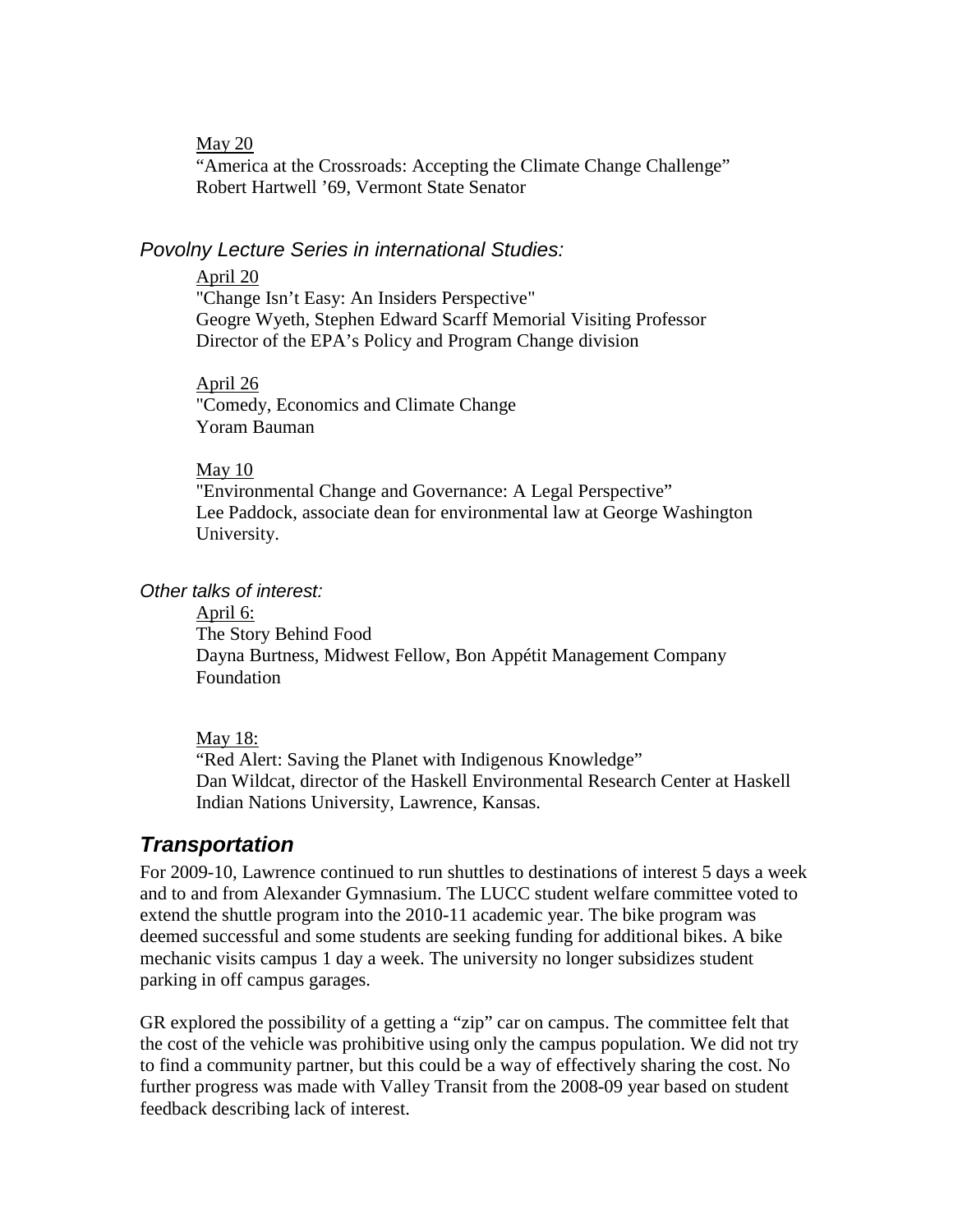- $\checkmark$  The expanded van service will be assessed in the middle of fall term.
- $\checkmark$  Parking ramp costs will again be charged to students as will passes for the 24 hour student spaces
- $\checkmark$  An area near the Banta Bowl will be reserved as free parking for students who do not need their cars often.
- $\checkmark$  GR may explore the "Zipcar" concept further.
- $\checkmark$  GR continue to explore routes with Valley Transit.
- Look into ride share/web ride board.

## *Funding*

Green Roots explored funding mechanisms with the development office and with the Long Range Financial Planning Committee (chaired by Provost Burrows and VP for Business affairs Riste). Development has fully engaged with fund raising for specific green initiatives (i.e. solar panels and wind power at Bjorklunden). Establishing a more general "green" fund was not as well received. Fortunately the LRFPC was amenable to establishing a fund that could be used to promote and continue green initiatives. This fund will roll over from year to year allowing unused sums to accumulate. The funding level for 2010-11 is \$40,000. The LUCC CER developed its own funding mechanism whereby students can apply to LUCC for funding of sustainability themed projects. This past year funding was awarded to the solar panel project as well as the construction of a hoop house for the garden.

> • Establish a 'green' fund with contributions from students, alumni, and university.

# **References Cited**

Campus Carbon Calculator, 2008, User's Guide Version 6.4.

Darby, S., 2006, The Effectiveness Of Feedback On Energy Consumption, Environmental Change Institute of Oxford University.

Rathjae, W., Murphy, C., 2001, Rubbish! The Archaeology of Garbage. Arizona University Press, 263p.